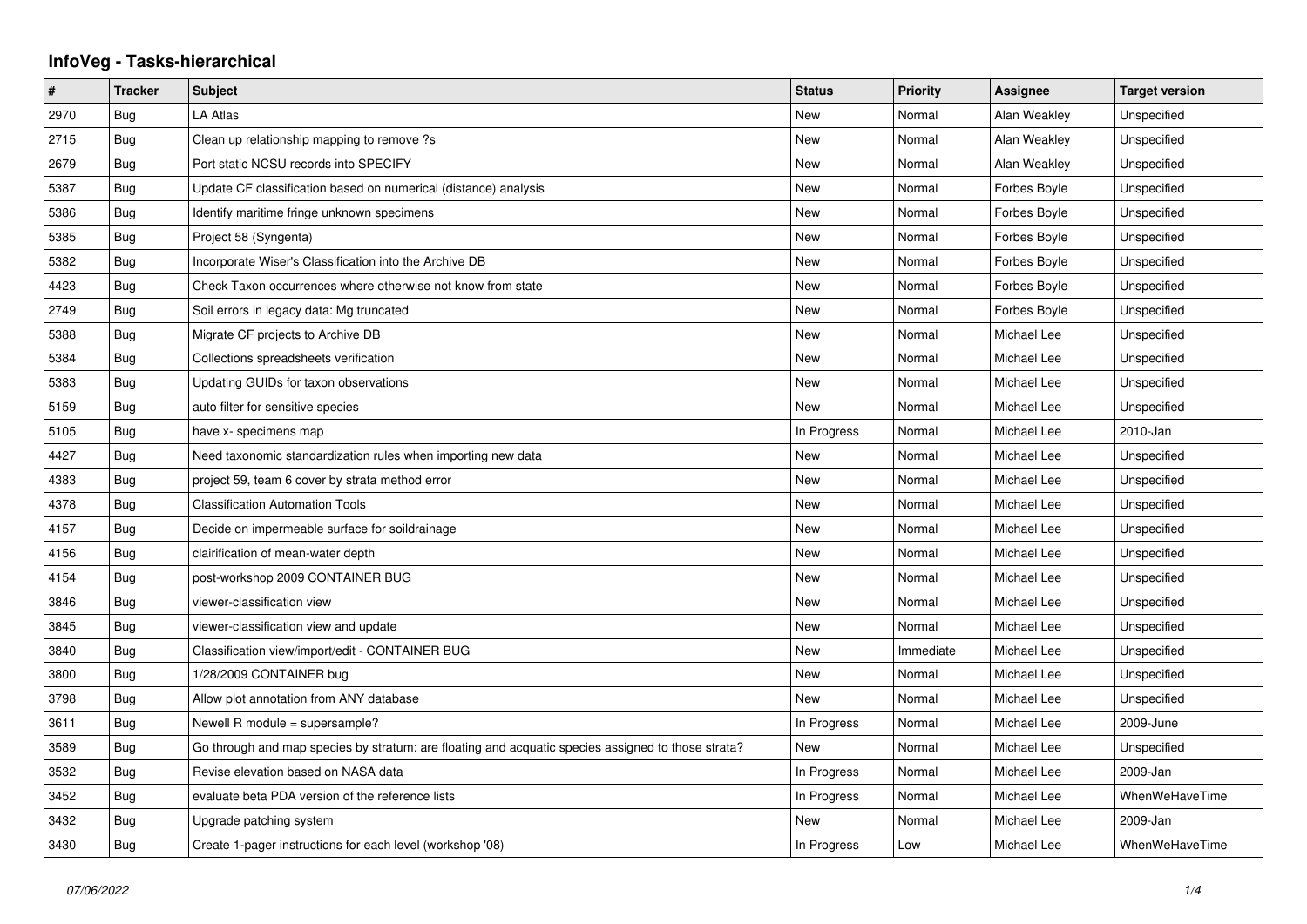| #    | <b>Tracker</b> | <b>Subject</b>                                                                                       | <b>Status</b> | <b>Priority</b> | <b>Assignee</b>    | <b>Target version</b> |
|------|----------------|------------------------------------------------------------------------------------------------------|---------------|-----------------|--------------------|-----------------------|
| 3420 | Bug            | Preprint "plot datasheet" when upgrading to level 3 (workshop '08)                                   | New           | Normal          | Michael Lee        | WhenWeHaveTime        |
| 3010 | <b>Bug</b>     | Should encode strings in URL requesting mapping of plots                                             | In Progress   | Normal          | Michael Lee        | 2010-Jan              |
| 3006 | <b>Bug</b>     | Add LSID+GUID to data rows                                                                           | New           | Normal          | Michael Lee        | WhenWeHaveTime        |
| 2924 | Bug            | Add "use defaults on this plot" for parties and place name                                           | New           | Normal          | Michael Lee        | 2009-Jan              |
| 2915 | Bug            | Need to have rules for "odd" levels for data: planted stems $>=$ level 3 and cover data $<=$ level 2 | New           | Normal          | Michael Lee        | Postpone              |
| 2906 | Bug            | DBA: reports could be improved                                                                       | New           | Normal          | Michael Lee        | Postpone              |
| 2904 | Bug            | Allow editing of default stratum method and cover method                                             | New           | Normal          | Michael Lee        | WhenWeHaveTime        |
| 2892 | Bug            | Weird monitoring issues: species erroneously duplicated                                              | New           | Normal          | Michael Lee        | Unspecified           |
| 2879 | Bug            | Need a zoom in on community classification from plot data form                                       | New           | Normal          | Michael Lee        | Unspecified           |
| 2868 | Bug            | upgrade taxonomy using TaxonOccurence Spreadsheet (aka Cover_ver4_withCBS)                           | In Progress   | Immediate       | Michael Lee        | 2009-Jan              |
| 2760 | Bug            | add Quick fix for common errors                                                                      | New           | Normal          | Michael Lee        | Postpone              |
| 2666 | Bug            | ready for DBA: Project 76 (Elizabeth City, NC): 52 plots                                             | New           | Normal          | Michael Lee        | 2009-June             |
| 2665 | Bug            | Ready for DBA process: Project 75 (Singletary Lake, NC): 52 plots                                    | New           | Normal          | Michael Lee        | 2009-June             |
| 2663 | Bug            | 2 errs left: + duplicates flagged: Project 73 (Mountain Bogs): 64 plots                              | New           | Normal          | Michael Lee        | 2009-June             |
| 2662 | <b>Bug</b>     | Unfolding: Project 64 (Brunswick Co. NC): 88 plots                                                   | <b>New</b>    | Normal          | Michael Lee        | 2009-June             |
| 2661 | Bug            | comments in XLS resolve: Project 63 (Francis Marion NF): 54 plots                                    | New           | Normal          | Michael Lee        | 2009-June             |
| 2660 | Bug            | toArchiveDB: Project 62 (Windsor): 7 plots                                                           | New           | Normal          | Michael Lee        | Unspecified           |
| 2640 | Bug            | Identify USDA species without county distribution where other spp in genus have distribution         | New           | Normal          | Michael Lee        | Postpone              |
| 5389 | Bug            | Finalize CF data for Community Description Analysis (Peet and Wentworth)                             | New           | Normal          | <b>Robert Peet</b> | Unspecified           |
| 5113 | <b>Bug</b>     | Autoblock records based on certain land locations                                                    | New           | Normal          | <b>Robert Peet</b> | Unspecified           |
| 5112 | Bug            | Autoblock taxa for rare/showy stuff                                                                  | New           | Normal          | <b>Robert Peet</b> | Unspecified           |
| 5110 | Bug            | add UNCC and WNC to participating herbaria list                                                      | New           | Normal          | <b>Robert Peet</b> | Unspecified           |
| 5109 | Bug            | display more pages; no more than 10pg displayed currently                                            | New           | Normal          | <b>Robert Peet</b> | Unspecified           |
| 5108 | <b>Bug</b>     | have NOTES field show (on atlas, presumably)                                                         | New           | Normal          | <b>Robert Peet</b> | Unspecified           |
| 5107 | Bug            | have annotation NOTES show up on specimen record                                                     | New           | Normal          | <b>Robert Peet</b> | Unspecified           |
| 5106 | Bug            | update NCU databasing progress and make it updatable by mere mortals                                 | <b>New</b>    | Normal          | <b>Robert Peet</b> | Unspecified           |
| 4729 | Bug            | Solidago faucibus crashes system                                                                     | New           | Normal          | <b>Robert Peet</b> | Unspecified           |
| 4576 | <b>Bug</b>     | Gonolobus carolinensis poiknts to Matelea c. which shows no records                                  | New           | Normal          | Robert Peet        | Unspecified           |
| 3740 | <b>Bug</b>     | Add databased collection records from GBIF, US, NY, MO, etc                                          | New           | Normal          | <b>Robert Peet</b> | Unspecified           |
| 3699 | <b>Bug</b>     | Tab for MaxEnt prediction of range                                                                   | New           | Low             | Robert Peet        | Unspecified           |
| 3040 | Bug            | No Lonicera flava from usada                                                                         | New           | Normal          | Robert Peet        | Unspecified           |
| 2982 | <b>Bug</b>     | tab for atomized weakley description                                                                 | New           | Low             | Robert Peet        | Unspecified           |
| 2975 | <b>Bug</b>     | new state records                                                                                    | New           | Normal          | Robert Peet        | Unspecified           |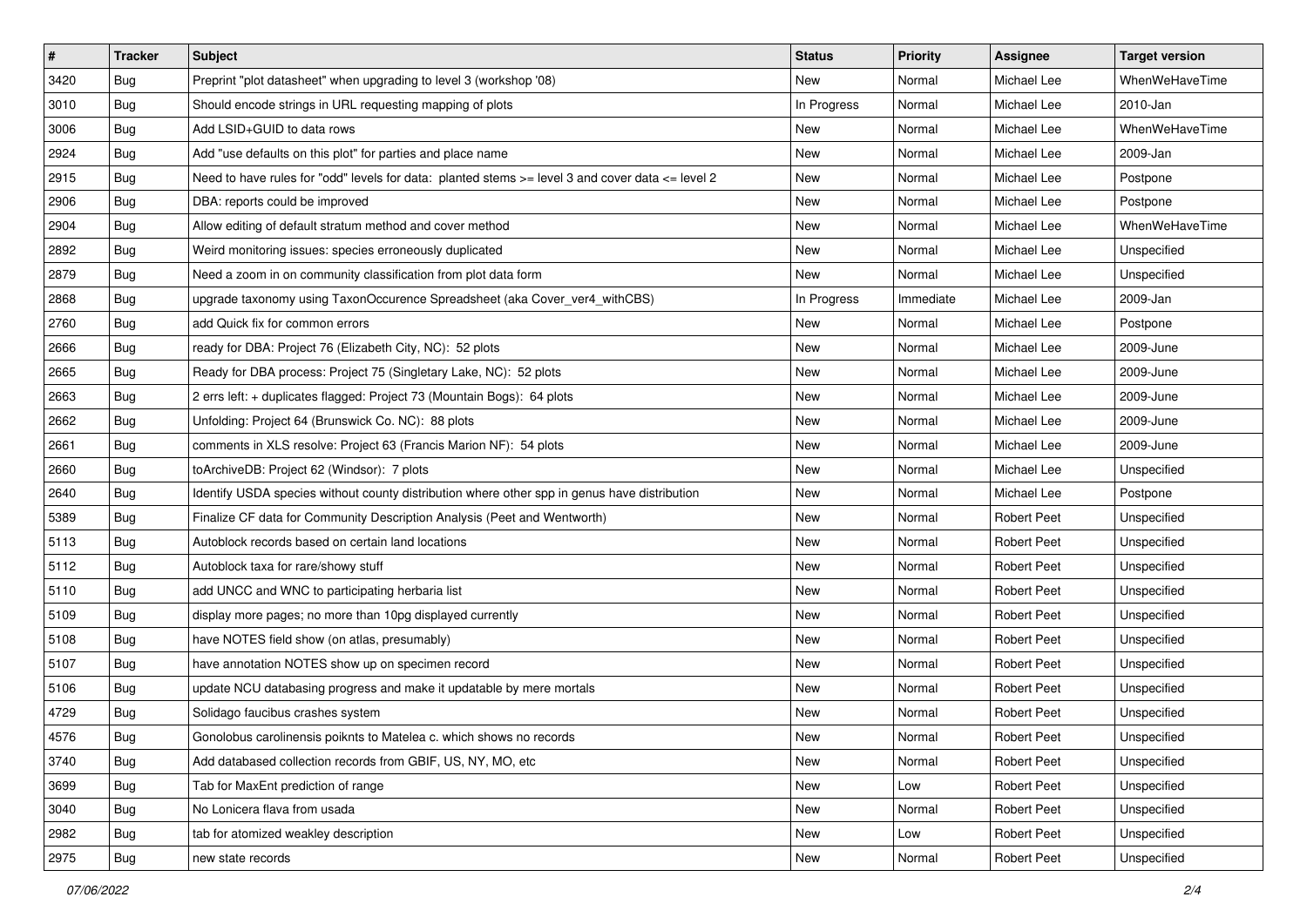| $\sharp$ | <b>Tracker</b> | Subject                                                                                | <b>Status</b> | <b>Priority</b> | <b>Assignee</b>       | <b>Target version</b> |
|----------|----------------|----------------------------------------------------------------------------------------|---------------|-----------------|-----------------------|-----------------------|
| 2974     | <b>Bug</b>     | Upgrade USDA records                                                                   | New           | Normal          | <b>Robert Peet</b>    | Unspecified           |
| 2973     | Bug            | Details of records in sources                                                          | New           | Low             | <b>Robert Peet</b>    | Unspecified           |
| 2953     | Bug            | Update community classification                                                        | New           | Normal          | <b>Robert Peet</b>    | Unspecified           |
| 2951     | Bug            | Map toolbar info                                                                       | New           | Normal          | <b>Robert Peet</b>    | Unspecified           |
| 2949     | Bug            | Virginia                                                                               | New           | Normal          | <b>Robert Peet</b>    | Unspecified           |
| 2947     | Bug            | Add UNCC data                                                                          | New           | Normal          | <b>Robert Peet</b>    | Unspecified           |
| 2946     | Bug            | Check for relationship errors deriving from geographic scope                           | New           | Normal          | <b>Robert Peet</b>    | Unspecified           |
| 2945     | Bug            | missing RAB-Weakley relationships                                                      | New           | Normal          | <b>Robert Peet</b>    | Unspecified           |
| 2836     | Bug            | Lifemapper like prediction of ranges                                                   | New           | Low             | <b>Robert Peet</b>    | Unspecified           |
| 2788     | <b>Bug</b>     | Kentucky atlas data                                                                    | New           | Normal          | <b>Robert Peet</b>    | Unspecified           |
| 2725     | Bug            | Create log of changes generated by the Administration Page                             | New           | Low             | <b>Robert Peet</b>    | Unspecified           |
| 2699     | Bug            | Tool for users to submit county records                                                | New           | Low             | <b>Robert Peet</b>    | Unspecified           |
| 2698     | Bug            | Add traits tab                                                                         | New           | Normal          | <b>Robert Peet</b>    | Unspecified           |
| 2638     | Bug            | Ambiguous records should have details of ambiguity clickable                           | New           | Low             | <b>Robert Peet</b>    | Unspecified           |
| 2631     | <b>Bug</b>     | Annotate demonstration set of databased speciemens to concept                          | <b>New</b>    | Low             | <b>Robert Peet</b>    | Unspecified           |
| 2630     | Bug            | Verification that CVS records map correctly to Weakley                                 | New           | Normal          | <b>Robert Peet</b>    | Unspecified           |
| 2629     | Bug            | Relationships between Weakley to USDA v 4.0 concepts                                   | New           | Normal          | <b>Robert Peet</b>    | Unspecified           |
| 2628     | Bug            | Dynamic versioning                                                                     | New           | Low             | <b>Robert Peet</b>    | Unspecified           |
| 2622     | <b>Bug</b>     | Modify Specify to allow determination to concept                                       | New           | Normal          | <b>Robert Peet</b>    | Unspecified           |
| 2587     | <b>Bug</b>     | Inability to search on taxa not treated by Weakley                                     | New           | Low             | <b>Robert Peet</b>    | Unspecified           |
| 2885     | <b>Bug</b>     | Business rules needed to guide field-samplers in subsampling & changing height cut-off | New           | Normal          | <b>Steven Roberts</b> | Unspecified           |
| 3681     | Bug            | Add 'Original Label Taxon' field to the specimen record                                | New           | Normal          | Xianhua Liu           | Unspecified           |
| 3617     | Bug            | Add directions for citation to homepage                                                | New           | Normal          | Xianhua Liu           | Unspecified           |
| 3612     | Bug            | Citation instructions                                                                  | New           | Normal          | Xianhua Liu           | Unspecified           |
| 3411     | Bug            | Site records and plot records (BLUE RECORDS)                                           | New           | Normal          | Xianhua Liu           | Unspecified           |
| 3410     | Bug            | Literature record option does not work                                                 | New           | Normal          | Xianhua Liu           | Unspecified           |
| 3305     | Bug            | handle specimens from small or fragmentary collections                                 | New           | Normal          | Xianhua Liu           | Unspecified           |
| 3301     | <b>Bug</b>     | Annotate incorrectly identified records                                                | New           | Normal          | Xianhua Liu           | Unspecified           |
| 3041     | <b>Bug</b>     | inferring relationships of higher order nodes based on geographic range                | New           | Normal          | Xianhua Liu           | Unspecified           |
| 2955     | <b>Bug</b>     | Date stamps for revisions of the concept relationships                                 | New           | Normal          | Xianhua Liu           | Unspecified           |
| 2954     | Bug            | Color change                                                                           | New           | Normal          | Xianhua Liu           | Unspecified           |
| 2944     | <b>Bug</b>     | Allow multiple concept sources in CVS data                                             | New           | Immediate       | Xianhua Liu           | Unspecified           |
| 2943     | <b>Bug</b>     | Implement new color scheme to help color-blind users                                   | New           | Normal          | Xianhua Liu           | Unspecified           |